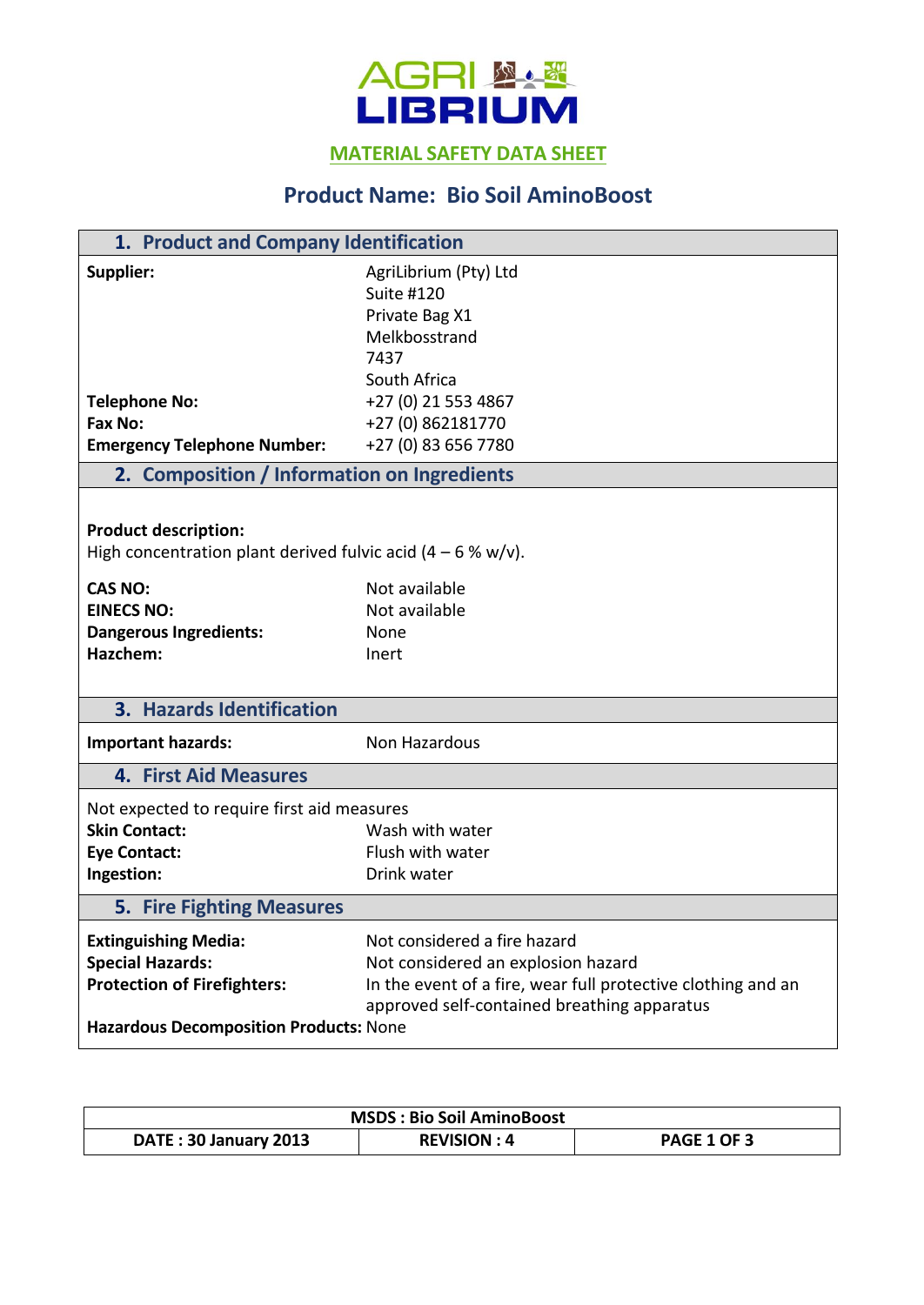| <b>6. Accidental Release Measures</b>                                                                                                                                     |                                                                                                                                                                                              |  |  |  |
|---------------------------------------------------------------------------------------------------------------------------------------------------------------------------|----------------------------------------------------------------------------------------------------------------------------------------------------------------------------------------------|--|--|--|
| <b>Personal Precautions:</b><br><b>Environmental Precautions:</b><br><b>Small and Large Spills:</b>                                                                       | Product acidic, use gloves. Ventilate area of spill<br>Will not harm the environment, bio-degradable<br>Collect any spilt material and place in suitable container                           |  |  |  |
| 7. Handling and Storage                                                                                                                                                   |                                                                                                                                                                                              |  |  |  |
| Handling / Storage:<br><b>Incompatible Materials:</b>                                                                                                                     | Store under cool conditions<br>None                                                                                                                                                          |  |  |  |
| 8. Exposure Controls / Personal Protection                                                                                                                                |                                                                                                                                                                                              |  |  |  |
| <b>Personal Protection:</b><br><b>Hand Protection:</b><br><b>Eye Protection:</b>                                                                                          | Product is acidic and protective clothing should be used<br>The product is a skin irritant due to acidic nature<br>The product is not an eye irritant, but safety goggles are<br>recommended |  |  |  |
| <b>Skin &amp; Body Protection:</b>                                                                                                                                        | The product is a mild skin irritant                                                                                                                                                          |  |  |  |
| 9. Physical and chemical properties                                                                                                                                       |                                                                                                                                                                                              |  |  |  |
| <b>Physical State:</b><br>Colour:<br>Odour:<br>pH (10% solution):<br><b>Dry Matter:</b><br>$S.G$ :                                                                        | Liquid<br>Dark Brown<br>Slight odour. Acidic / compost<br>$2.5 \pm 1$<br>$30 \% \pm 5$<br>1275 kg/m <sup>3</sup>                                                                             |  |  |  |
| <b>10. Stability and reactivity</b>                                                                                                                                       |                                                                                                                                                                                              |  |  |  |
| The product is stable for several years under cool storage conditions                                                                                                     |                                                                                                                                                                                              |  |  |  |
| <b>Conditions to Avoid:</b><br><b>Incompatible Materials:</b><br><b>Hazardous Decomposition</b>                                                                           | Spilling inside buildings or vehicles<br>N/A                                                                                                                                                 |  |  |  |
| <b>Products:</b>                                                                                                                                                          | Not Applicable                                                                                                                                                                               |  |  |  |
| <b>11. Toxicological Information</b>                                                                                                                                      |                                                                                                                                                                                              |  |  |  |
| $LD50$ :<br><b>Local Effects:</b><br><b>Skin and Eye Contact:</b><br><b>Chronic Toxicity:</b><br>Carcinogenicity:<br><b>Mutagenicity:</b><br><b>Reproductive Hazards:</b> | $>$ 5 g/kg<br>None<br>None Found<br>None Found<br>None Found<br>None Found<br>None Found                                                                                                     |  |  |  |
| <b>12. Ecological information</b>                                                                                                                                         |                                                                                                                                                                                              |  |  |  |
| <b>Fish Toxicity:</b><br>Biodegradability:                                                                                                                                | According to OECD method No. 203 this product is classified<br>as not fish toxic<br>According to OECD method No. 302B, this product is<br>classified as inherently biodegradable             |  |  |  |

| <b>MSDS: Bio Soil AminoBoost</b> |                    |                    |
|----------------------------------|--------------------|--------------------|
| DATE: 30 January 2013            | <b>REVISION: 4</b> | <b>PAGE 2 OF 3</b> |